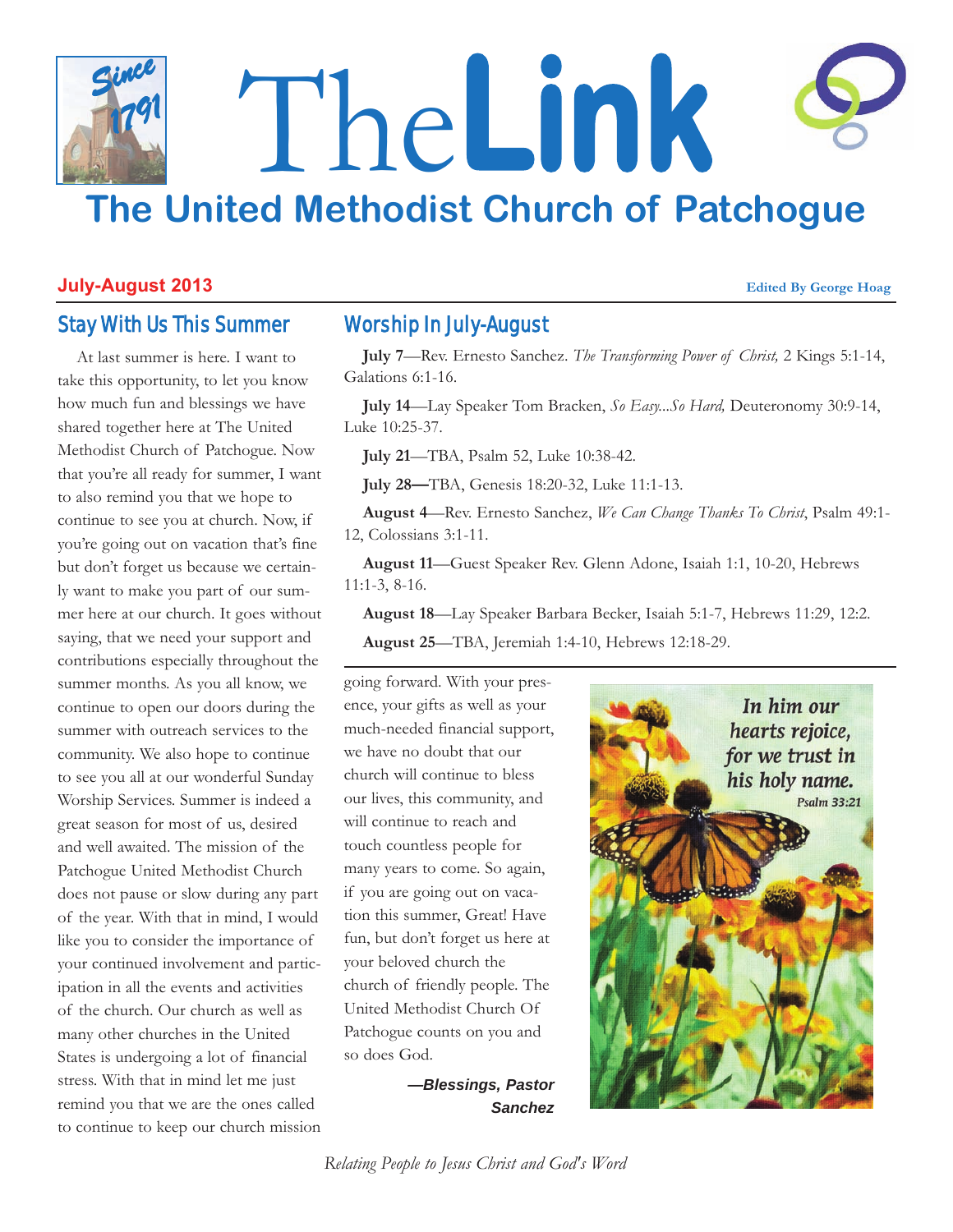## Circle of Concern

#### *For Guidance:*

Barbara McAllister, Ray Clark, Cat Placement and Rescue, Michael Amarati, Philip Demacos, Joanne, Rose Conti, Lisa Prince, Joan, the Neuman family, Wilfredo Franco, Monica, Patrick Keena, Sheila Dreaper, Sofia and her family, Our Troops and Veterans; Dean and family, Carlos Alvarado, Tim, Paul, Christine, Carol Moore, Emma Easley, Tom, Mike, Matt, Brian, Justin, Ray Anderson, Lori, Irene Catalino, Justin and Dean Angell, Pat, Lisa, Ben and baby Anna, Heather Reiss, James Wright's Grandmother, Barry Burrell, Linda, Stephen Martin, Purificato Family, Ashley Lauren, Luigi, Maureen, Tom Mansfield and friends, Emma Evelend, Lisa, Barbara Rago, Catherine Weber's aunt, Esmeralda Coppola, Carmen Marrero, Loriann, David, Kathleen Russo, Alicia Evans, Debbie Jemma, Barbara, Katie, Anna, Suzanne, Amanda Garcia, Doris May, Margaret, Lois, Laurie, Bonnie Smith, Debbie Turpeau, Julio, Lisa, Paul Walkawitz, Debbie, Tom Kerr, Laura Jacobs, Barbara Jehle, Elise Gavrock, Steve, June Barile, Luke Gonzalez, Raymond and Randy Prince, the Elam Family, Paula Rowe, Jennifer Femister and family, Joann Henn, Steve McCarthy, Bruce Kirschner, Elaine and family, Lillian Aparicio, Marge Prince, Stephen, Rich Azzopardi, Carolyn Seus, Rosemary Swartz, Joe Tucker, Kevin Stieger, Melanie Schnieder, Connie Castogua, Marybeth Losch and family, Joan Curtis' sister, Michael Emmel, Joseph Emmel, Kim Kluge, Emily Zeh, Bruce Kirschner's mother, Jody, Victor Levine's father, Henry Prince, Caleb Edward, Ryan Cullin, Sanborn Family, Lisa, Manzolillo, Donna Horoski, Mia Heyliger, Andrew, Caleb, Susan, Ashley's baby, Sharon and Thomas, the Robins Family, the Ikpe Family, Rosie, Lacey, Elba Roblen, MaryEllen, Raquel Miller and Ginny Tatem, Dean Allen, Joe Nesfield, Donna Lesparance, Swan Family, Watson Family, Cheryl, James Haywood, William Higby, Mark, Jennifer, Dean Monaco and Laura MaGill and Laura Diamond.

#### *These Who are Hospitalized:*

Josh Boneventure, Frank, Nana Grace, Nancy Marshall, Bertha Smith, Lee Hollowell, Mary Payne, Debbie Fiore, Layden John Clark, Mary Zatorski, Dan, Ernest Boyd, Chris, Phil Ianello, Emily, Mike D., Joseph Hawthorne, Emma Rasley, Angelo, Kelly Seeman, Rebecca Hendersen, Gil Brown, Pat Ward, Pat, Christina Broom, Barbara Asmus, Susanna Davies-Pepper, Mike Welsh, Joyce Ferrrante, Kathleen Russo, Caroline Moore, Amelia McCarthy, Ronald Mansell, Linda Carrol, Carmelo Espiritu, Doc McNight, Maureen Grippi, Debbie Turpeau, Rich Kaufold, Michael T. Batttaglia, Andrew Wittman, Jr., Al Monteverdi, Henry Ohlsen, Carolyn Venator, Gladys Messias, Laura Magill, Kent Turchaniun, Erin Purce, Henry Prince, George Russler, Pasquale Arpaio, Waldon Scott, Trudy Ann Smith, Margaret, Louis Casaccio and Jhara Tumm, Jerry Lamagna, Lance Marques, David Crescent, Liz Key and Florence Carde.

#### *These at Home:*

Joseph Weinzettle, Natalie Burnett-Lynch, Kathleen Chodorski, Kyra McCarthy, Debi DelRossi, Belle Barile, Tom Furman, Lisa Lopez, Dorotea

Sanchez, Mary Jones, John Krulger, Shelly Granger, Marie Lino, Marta, Donna Herrick, Philip Rudolph, Jytte & Nils Sorensen (Geri Sheridan's relatives in Denmark), Sandy Burrell, Lorraine Greco, Emily Navidad, the Moultrre Family, Kim Farrel's daughter, Ceil Witt, June Barile's parents, Muriel Vilar, Guillermina Alverio, Catherine Interrante, Beth Widera, Marie Cirillo, Bob Ruggiero, Pat Addison, Don Wilson, Pat Q. Bayne, the McCarthy family, Mike Battaglia, Al Montverdi, Janet Monteverdi, Paula Rowe, Albert Eid, Thomas, Andrew Brand, Ted Davies, Bob DeLaVergne, Margaret Mauck, Judy Hester, Pat Theobald, Elaine, Peter Dastis, George Hoag, Janice Hofman, Dean Monoco and the Crecent Family.

#### *These who are in Rehab or Nursing Care Facilities:*

Alice Zahnd in Patchogue Nursing Center, 25 Schoenfeld Blvd., Patchogue, NY.

Esther Davies in Brookhaven Health Facility, 801 Gozzolla Drive, E. Patchogue, NY 11772 Room 78D, 631- 289-3150.

#### **Make your Prayer Request on line at PatchogueUMC.Org**



The deadline for contributions to the September edition of **TheLink** is August 16. Please e-mail your copy to gbhoag@optonline.net.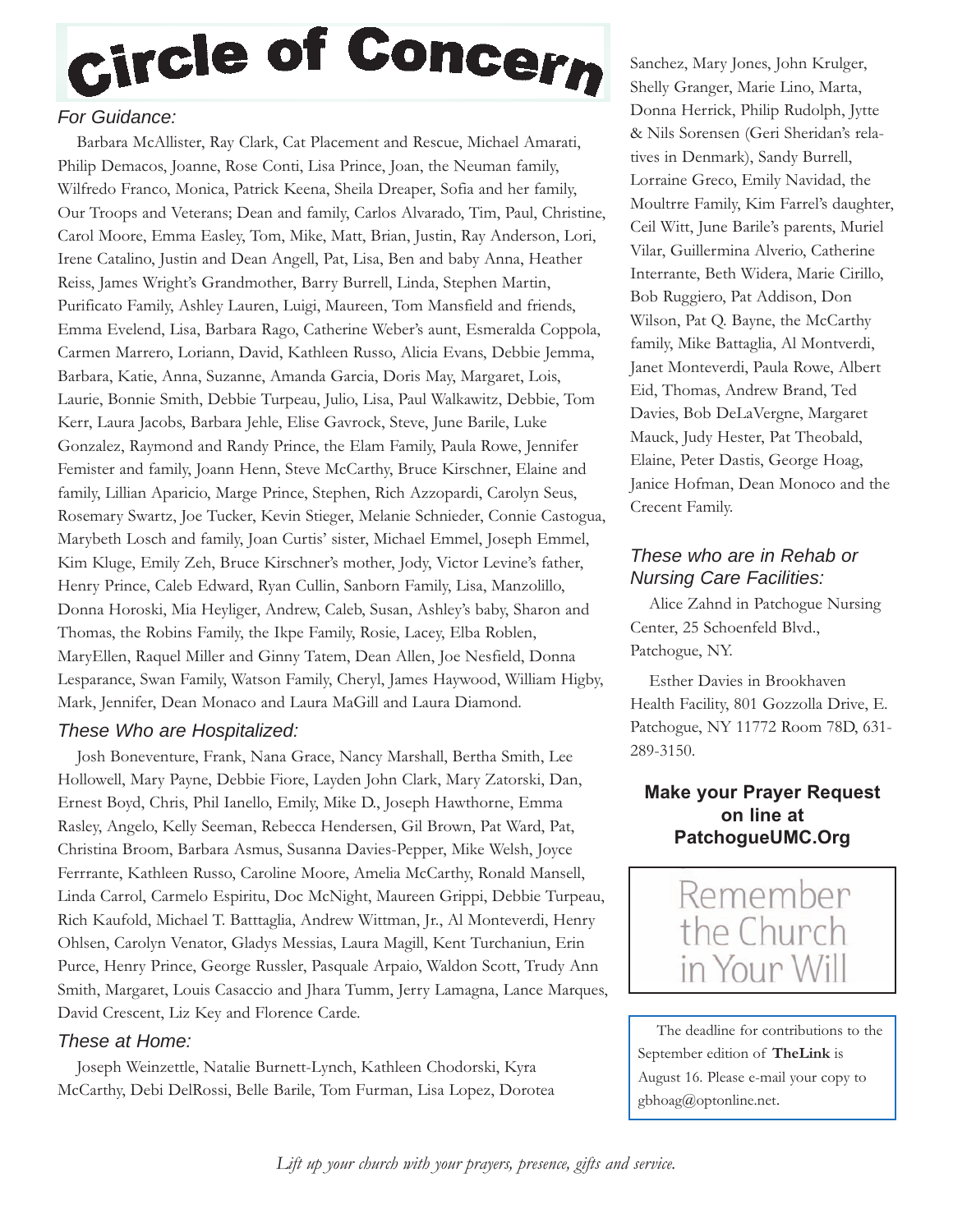# **LESSONS** ALONG

May God's peace be with you! The subject—no, the starting point tonight is prayer.

It's "tonight" because I'm starting to write on Monday, June 10th at 9:30 PM, and I just got walloped with this one about two hours ago. And it's "prayer" because it happened over in the church office, where I was doing my small part of our Monday night prayer ministry. You might wonder why the prayer ministry is appearing in my column instead of in Stewardship. Actually, I expect it will appear there as well, in another page or two. But right here and now I want to tell you about something extraordinary, something that I learn more about every week: the incredible power of prayer.

Now, before you let out a big "Well, duh!", please know that I am referring to the power of what it does to, for, and in the one doing the praying. I'll let you in on a little secret: I don't feel very confident in my praying. I know about the power of prayer, and I know the format of a number of prayers (for example, I can tell you the five parts of a Collect). The class I took several months ago to earn my Certified Lay Servant certificate was entitled "Leading in Prayer. This all provides for a nice pedigree; but it doesn't make me a Prayer Guru, not even close.

Nonetheless, I was struck once again by just how powerful the act of praying is – it's as though the Holy Spirit delights in the act itself, and wants to stir up the Prayer Pot and add exotic, wonderful effects for all

involved. I've seen it again and again, this spiritual wildfire that prayer creates; and while the results on my end may sometimes be extraordinary, more often they are quiet and introspective, and sometimes even painful, as you will see shortly. But there is usually learning involved for me in the aftermath, and it is always to God's purpose.

I added two friends of mine to this week's list, both on the same line. Let's call them Terry and Alex, to protect their identities. There was an exchange between them about a month or so ago, which started out with "Terry" calling "Alex" on a supposed gaff. Having had a particularly trying day, Alex could not deal with it as easily as was normally the case, and it rapidly escalated into shouting, insults, and semi-implied threats. Since then, it has only gotten worse, with both trying to get common friends into their respective camps. (And no, this has nothing at all to do with our church, in case you're curious…). Since no one could talk to them, I decided to lift them both up in prayer.

The apostle Paul tells us to do this sort of thing several times in his letters, as well as to mediate, and to make peace wherever possible. I can tell you that my motives were the right ones when I put them both on the prayer list: healing of the spirit, harmony in a group, moving past it for all concerned. However, what I didn't realize (until I was as centered as I ever get in the prayer ministry), was that I was in all likelihood sabotaging my own effort of prayer and healing. Because I was judging both of them.

In his book "In the Grip of Grace" (which examines the Book of Romans), Max Lucado says there are

two reasons that God alone can judge: we don't know enough, and we're not good enough. What a concept. Here I was, thinking I was being a good follower of Christ, offering them both up in prayer; but at the same time I was judging Alex for not handling the situation as well as I most certainly would have, and knocking Terry for being an insensitive, aggressive lout, which of course I never am…

Did you ever wonder if God spends a lot of time rolling His eyes, shaking His head, and sighing?

I guess what I'm trying is to say is this: I need to treat prayer as an intimate, quietly joyous communion with God, spending time with my best friend Jesus, and bathing in the allencompassing fellowship of the Holy Spirit. I figure that God has enough to deal with – I don't need to saddle him with a questionable ego and an even more questionable set of values. Instead, I'll try to use prayer as the mission statement I just outlined, and maybe God will use me to bring a bit more peace into the world, rather than a lot more judgment and chaos. Sounds like a plan!





Stephanie Bonfe Jennifer Whalen

**From High School** Michael Layton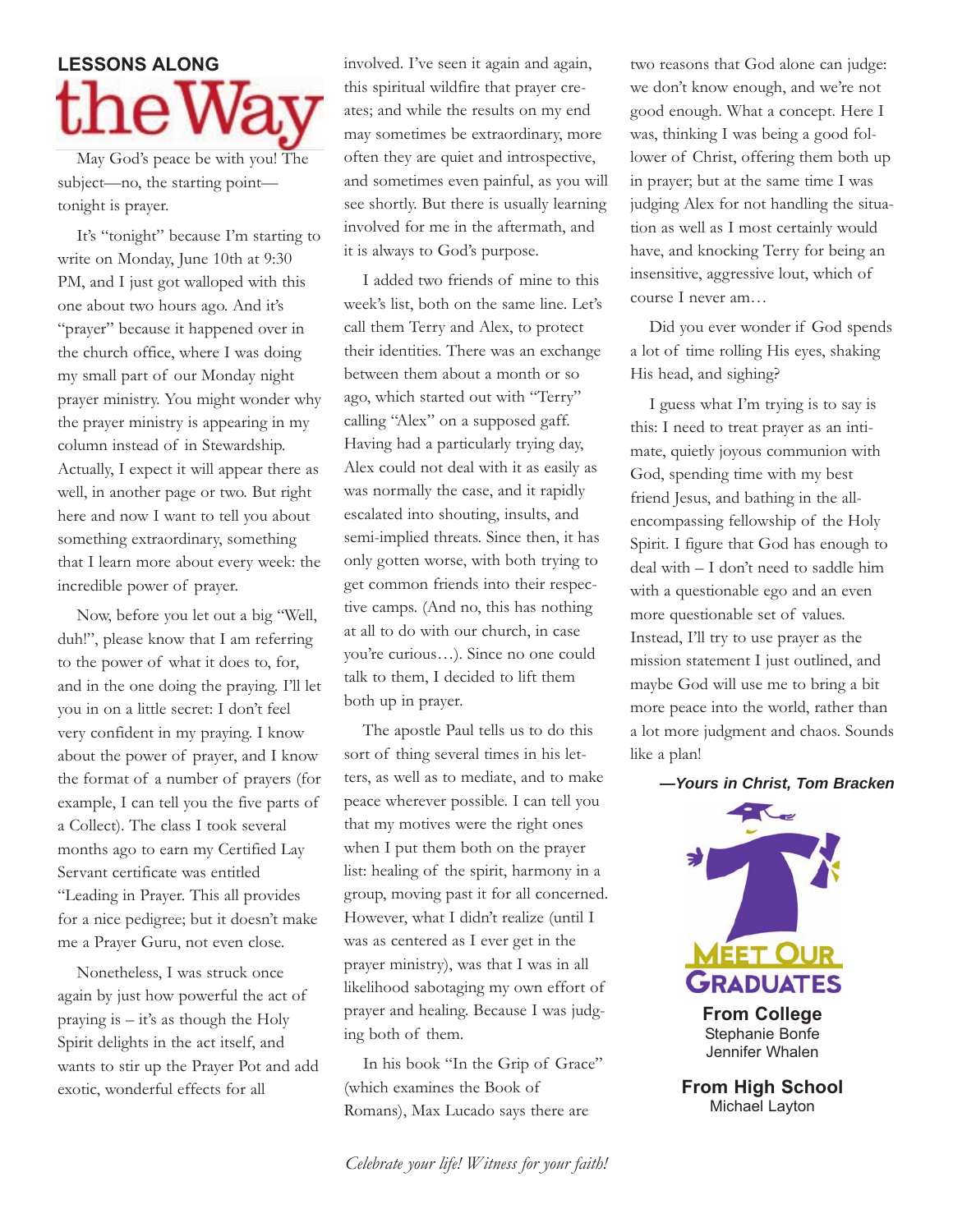#### The Stewardship Moment

*"The Lord bless you and keep you; the Lord make his face shine upon you and be gracious to you; the Lord turn his face toward you and give you peace".* Numbers 6:24-26.

Summertime! Time for beach, barbeque, and outdoor fun! And the members of your Stewardship Committee keep on doing whatever it is that we do. However, since we all seem to be in summer vacation mode, we thought we'd just touch lightly—and briefly—on some of the things that stop for the summer; some that are brand new; and some that keep going all the year round.

To paraphrase Alice Cooper, Sunday "School's out for Summer", with a nice ceremony and acknowledgments during the June 9th service. We have so much gratitude for the people who make that possible in our church; if you wish to become involved, please see Elizabeth, Cynthia, Debbie and Don, Raquel, or any of the others who are committed to the spiritual growth and benevolence of our youth. Everyone who does it / has done it assures us that it is one of the most rewarding ministries with which you could ever hope to be involved.

The Salvation Army offers a service on the majority of Sundays at 6PM in the Cloud Room, led by Envoy Charles Roberts. It is spiritually uplifting, filled with worship and great music, and is more an experience than an order of worship, at least to this writer. Challenge yourself to check it out. And speaking of "Challenges"…

The Challenge of Choice was rolled out at the beginning of June, to be finalized and offered on Sunday June 30th. Since this is being written in mid-June, we don't have any sense of the level of success it will attain. Here is a

reprint of the description and scope:

What is the Challenge of Choice, exactly? It's simply a different approach to looking at the ways in which we spend our money, and seeing if it could be put more to God's purpose… We all have needs which must be met: food, housing, clothes, transportation, and so on. And those are all exactly that: needs. What the Challenge of Choice is asking us to do is look at the purchases we make that are optional, or perhaps even luxuries, and ask ourselves whether at least some of that could be put to better use in the furtherance of God's kingdom. Do we need a fancy coffee rather than brewing a pot at home? Take the \$3 or \$4 we didn't spend, and throw it in the Challenge envelope. Applebee's instead of Chez Whoopie? (If there's not such a restaurant, perhaps there should be!) Same nutritional needs met, maybe \$30 or \$40 for the Lord to use. Into the envelope with it! Pass on "Iron Man III" for the third time, wait for the DVD or Netflix? You get the idea. It's only for a month. Bring the envelopes back, and drop them in the basket on June 30th, just four weeks from today. There is no target amount, it really is a challenge (because it dares you to change some of your ingrained thought processes and habits), and it really could be fun, if you think about it. Make it a game! Let your children challenge you on your expenditures—if you dare. Whatever you do, and whether there is \$1 or \$500 in your envelope on June 30th, just keep this simple thought in front of you: Everything that we have comes from God above; can we part with some of the excess for a month, so that the work that Jesus started can continue? Indeed, it is your choice.

Finally, let's talk about two special ministries, both of which are very quiet and yet very important. The first is the Healing Ministry, which meets at 7:00 PM on the third Sunday of the month. Jesus set the precedent: healing through prayer is powerful, and there are sometimes truly amazing moments which take place. Do yourself a favor: if you haven't yet availed yourself of this powerful and blessed ministry, do so – you never know what will happen, except that God will be involved!

The second ministry is the Prayer Ministry, which started up about a year ago (apparently there was one here a number of years ago – that's a question for the historians). It has become very interesting, in that it is "virtual": the updated prayer list is forwarded to everyone on the team via email, and each person prays at the same designated time, whether they are at church, home, on a business trip, or anywhere else. We all believe that our God is not limited by either space or time, and therefore that when we pray for the same people from the same list at approximately the same time, we are gathered together in the presence of God and Jesus, and are surrounded by the Holy Spirit. It is open to anyone who would like to participate, with two provisos: 1) you must ask to be involved (we do not do "email blasts" to the whole church, for several reasons); and 2) it is not an "easy" ministry, in that some of the prayer requests will tear at your heart. But God will give you the courage and strength to deal with the weight of emotions involved in such work.

> *—Your fellow servants on your Stewardship Committee*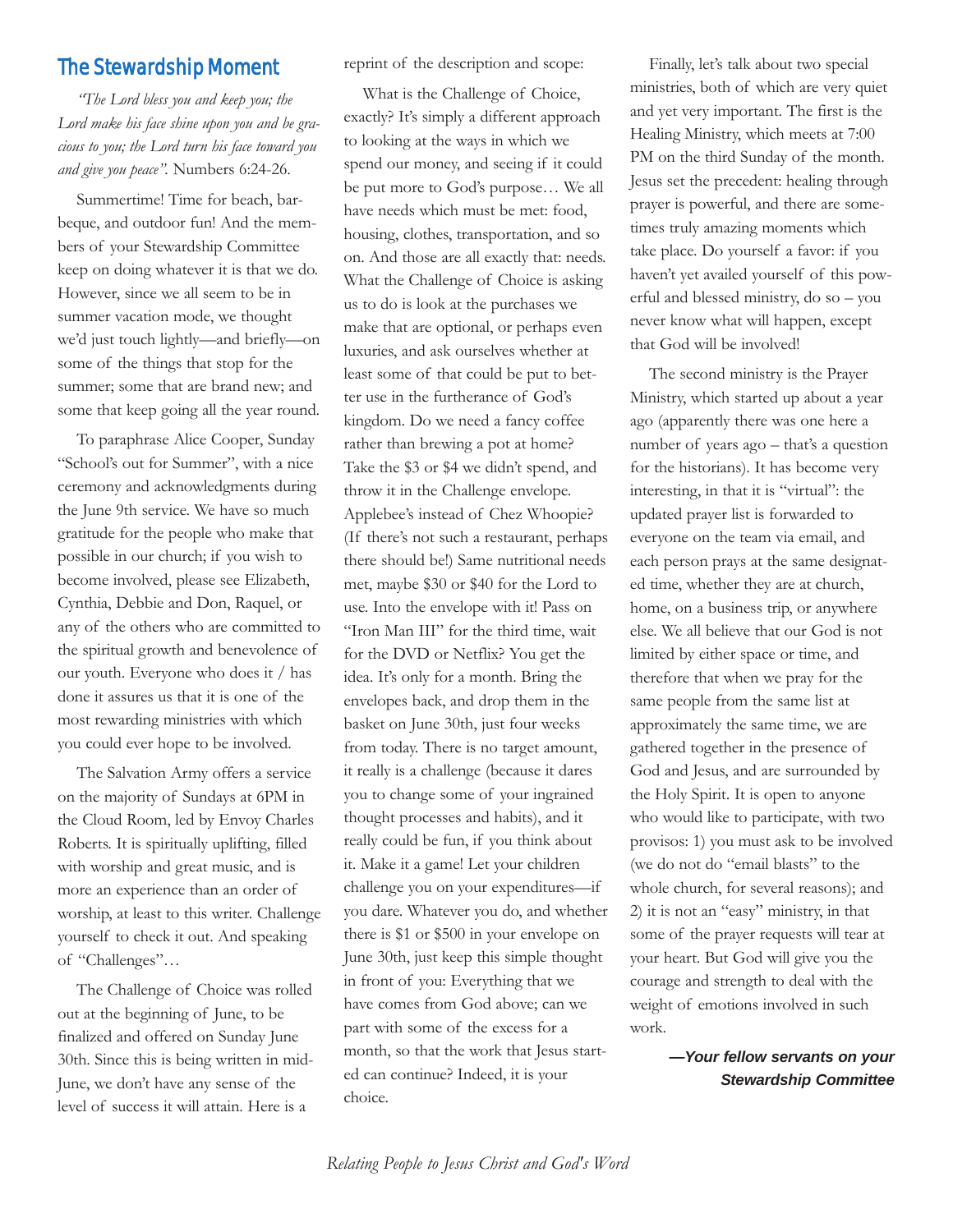## **United Methodist Church of Patchogue July 2013**

| <b>Sun</b>                                                                             | Mon                                                                                | <b>Tue</b>                                                                                                                      | <b>Wed</b>                          | <b>Thu</b>                                                                    | Fri                                                          | <b>Sat</b>                          |
|----------------------------------------------------------------------------------------|------------------------------------------------------------------------------------|---------------------------------------------------------------------------------------------------------------------------------|-------------------------------------|-------------------------------------------------------------------------------|--------------------------------------------------------------|-------------------------------------|
|                                                                                        | $\boldsymbol{l}$<br>7 p.m.-Prayer<br>Ministry<br>$7 p.m. -AA$                      | $\overline{2}$<br>$9$ a.m.-Al Anon<br>$10$ a.m.-Noon-<br>Food Pantry<br>$6:30$ p.m.-ESL<br>7:00 p.m.-- AA                       | $\mathfrak{Z}$                      | $\overline{4}$                                                                | 5<br>7:30 p.m.- $N/A$                                        | 6                                   |
| 7<br>$10$ a.m. $-$<br>Communion<br>Worship                                             | 8<br>7 p.m.-Prayer<br>Ministry<br>$7 p.m. -AA$                                     | 9<br>9 a.m.-Al Anon<br>$10$ a.m.-Noon-<br>Food Pantry<br>$6:30$ p.m.-ESL<br>$7:00 p.m. -AA$                                     | 10                                  | $\varPi$                                                                      | 12<br>$7:30$ p.m.- $-N/A$                                    | 13<br>4:00 p.m.-Emmaus<br>Gathering |
| 14<br>10 a.m.-Worship<br>$11:30$ a.m.-<br><b>Finance Committee</b><br>Decorate For VBS | 15<br>$9:00$ a.m.-Noon-<br><b>VBS</b><br>7 p.m.-Prayer<br>Ministry<br>$7 p.m. -AA$ | 16<br>$9:00$ a.m.-Noon-<br><b>VBS</b><br>$9$ a.m.-Al Anon<br>$10$ a.m.-Noon-<br>Food Pantry<br>6:30 p.m.-ESL<br>$7:00 p.m. -AA$ | 17<br>9:00 a.m.-Noon-<br><b>VBS</b> | 18<br>$9:00$ a.m.-Noon-<br><b>VBS</b>                                         | 19<br>$9:00$ a.m.-Noon-<br><b>VBS</b><br>$7:30$ p.m.- $-N/A$ | 20                                  |
| 21<br>10 a.m.-Worship                                                                  | 22<br>7 p.m.-Prayer<br>Ministry<br>$7 p.m. -AA$                                    | 23<br>9 a.m.-Al Anon<br>10 a.m.-Noon-<br>Food Pantry<br>$6:30$ p.m.-ESL<br>$7:00 p.m. -AA$                                      | 24                                  | 25<br>5:00 p.m.-Wesley<br>Dinner                                              | 26<br>$7:30$ p.m.- $-N/A$                                    | 27                                  |
| 28<br>10 a.m.-Worship<br>$11:30$ a.m.-<br>Trustees                                     | 29<br>7 p.m.-Prayer<br>Ministry<br>$7$ p.m.- $AA$                                  | 30<br>9 a.m.-Al Anon<br>$10$ a.m.-Noon-<br>Food Pantry<br>6:30 p.m.-ESL<br>$7:00$ p.m.- $AA$                                    | 31                                  | <b>In August</b><br>8/22-Wesley<br>Dinner<br>$8/24 - 9:30$ a.m.<br><b>UMW</b> |                                                              |                                     |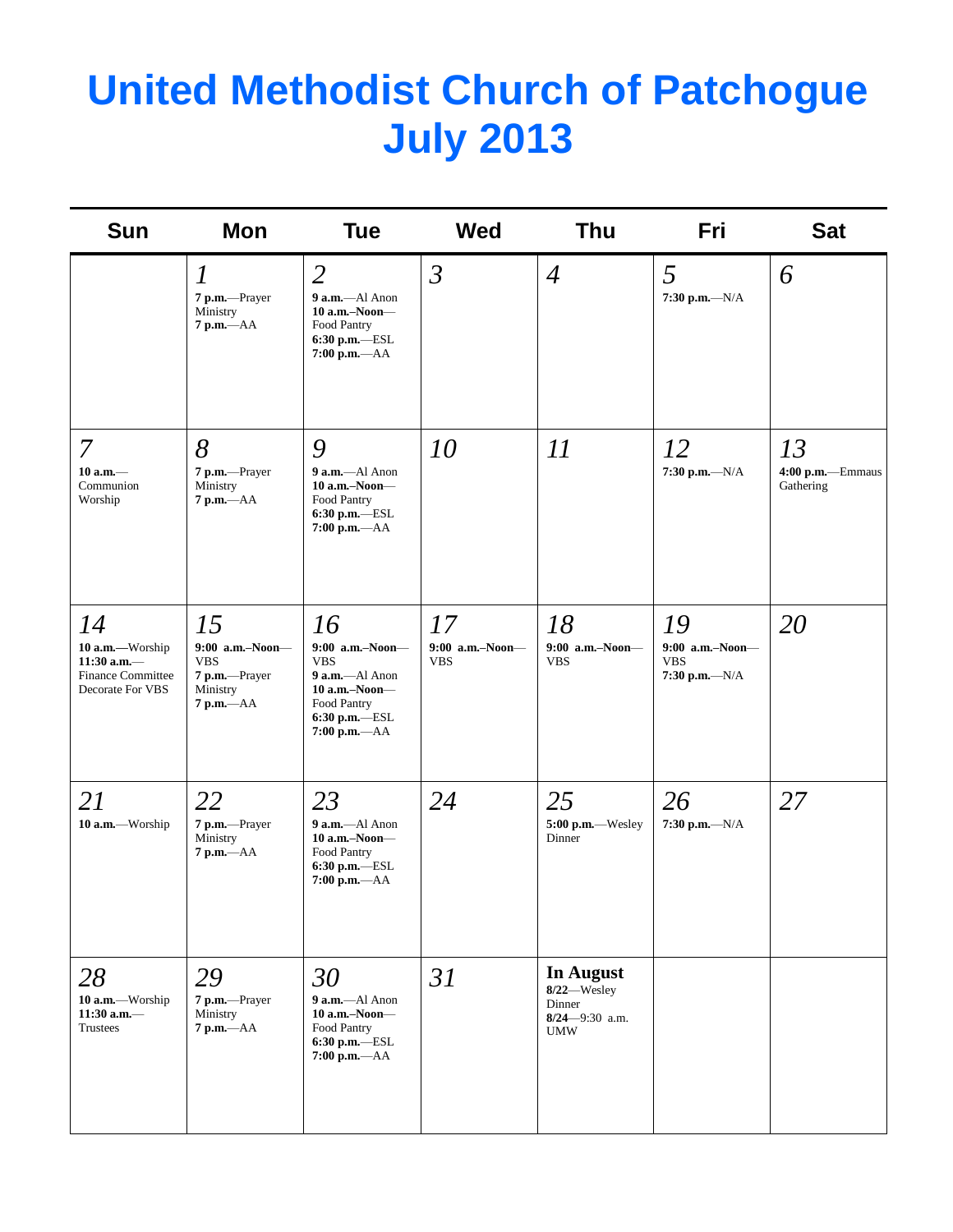| <b>ASSOCIATE'S GOURMET MARKET</b><br><b>Experienced Butchers &amp; Caterers for over 20 years</b><br>A lso providing Groaries, Dairy & Produce<br>1699J Rt. 112 (Olympic Plaza), Medford, NY 11763<br>Phone: (631) 475-1749<br>Fax (631) 447-5086<br>www.associatemarketli.                          | Ruland<br>ä<br><b>FUNERAL HOME, INC.</b><br><u>ნ</u>                                                                                                                                                                                                                                                                                                        | င်္က |  |
|------------------------------------------------------------------------------------------------------------------------------------------------------------------------------------------------------------------------------------------------------------------------------------------------------|-------------------------------------------------------------------------------------------------------------------------------------------------------------------------------------------------------------------------------------------------------------------------------------------------------------------------------------------------------------|------|--|
| GMS DYNAMITS<br>PUBLIC RELATIONS CONSULTANTS<br><b>SPECIAL EVENTS PLANNERS</b><br><b>GERALDINE M. SHERIDAN</b><br>96 EVERGREEN LANE<br>EAST PATCHOGUE, NEW YORK 11772<br>PHONE/FAX (631) 475-1164<br>E-mail: gerisheridan@verizon.net                                                                | <b>THE PROPERTY &amp;</b><br><b>CASUALTY INSURANCE</b><br><b>CUE BROKERAGE CORP.</b><br><b>SPECIALISTS</b><br>180 East Main Street, Suite 205<br>Patchoque, New York 11772<br><b>Sandra Morrissey</b><br>Phone: 631-475-6000 Ext. 139<br>Office Manager<br>Toll Free: 800-233-8283<br>Fax: 631-475-0030<br>Sandram@CueBrokerage.com<br>www.CueBrokerage.com |      |  |
| OFFICE HOURS<br>TEL. (631) 475-5734<br>BY APPOINTMENT<br>FAX (631) 758-2568<br>PATCHOGUE FAMILY MEDICAL CARE, P.C.<br>CHRISTINE M. DOUCET, MD<br>ANDREW S. WANG, DO<br>LAURA E. GIL, RPA-C<br>LYNDIE A. HUGHES, RPA-C<br><b>FAMILY PRACTICE</b><br>130 MEDFORD AVE., (ROUTE 112) PATCHOGUE, NY 11772 | <b>CAI Insurance Solutions</b><br>Are you looking for affordable HEALTH INSURANCE? Call for a<br>no obligation policy review or a quote!!<br>Health - Dental - Disability - Home - Auto -<br>Senior Care & Medicare Supplements available!<br>Debbie Guerin<br>Email-Debbieg@conferenceny.com<br>631-294-5770<br>www.ConferenceNY.com                       |      |  |

#### A Summer Thought from your Financial Secretary

Ah, summer! Warm temperatures, outdoor activities, beaches, mountains, vacations! I have heard that there are even some who take the summer off from their church (although, I am certain, this doesn't apply to anyone in OUR church...)

But here's a question for you: when you go on a long vacation, is part of it taking a vacation from making your mortgage or rent payment? Or your cell phone bill? The monthly amount due on your car loan? Probably not without significant repercussions, I would think. Vacations are great, but life (and its responsibilities) goes on. And, can you guess one of the things that never, ever takes a vacation? That's right: your church. Not one day out of 365. A critical requirement of keeping the doors open every day is for the people who have made financial commitments to honor those commitments. Right now, it's simply not happening, it's a problem, and we've just begun the summer.

Do you go without food on vacation? Doubtful. Unfortunately, our church is put on a financial starvation diet during the summer, and it may be because people don't understand the situation. Remember, if you made an Estimate of Giving for 2013, we can't adjust our expenses because you're not physically here; also, if you make an offering to Heat, Restoring Hope, etc. keep in mind that you will be credited for it, but it does not count against your Estimate of Giving (pledge).

We're a house of God—but we also have to render unto Caesar what is Caesar's. Whether it's Easter Morning or early August, our financial operations and needs continue. Please make sure that your offerings contribute throughout the summer according to your commitment, and allow the United Methodist Church of Patchogue to offer spiritual food to all, with no vacation… Thanks. *—Tom Bracken*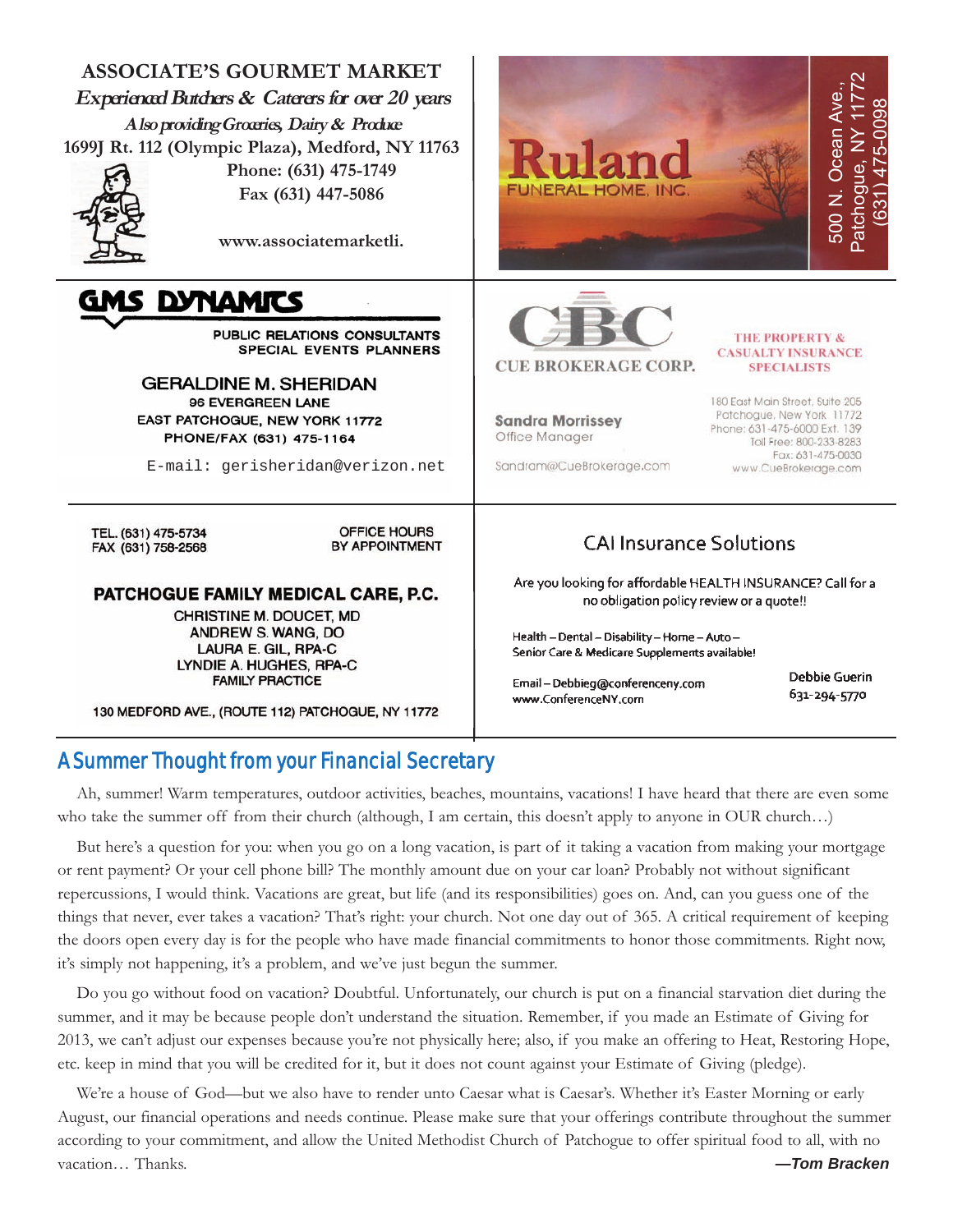#### Silent Angels

A 122 year old church takes a lot of love and care. So much happens in PMC that few of us know about. We are most fortunate to have a number of "Silent Angels". This column is an attempt to say Thank You to those "Silent Angels" that this writer knows about.

To Wilfredo Franco and Ray Hensen for doing all the work needed to upgrade the comfort facility in the Sanctuary. To Franco for the floor, painting, mirror, light and commode. To Ray for fitting old pipes to new fittings (no small feat)and for cleaning, staining and sealing the wainscoting to match the rest of the sanctuary and for their personal monetary donations for same.

To the Womens' club of PMC for their monetary donation to upgrade the sanctuary comfort facility.

To the PMC Mens' club headed by Ernest Ikpe and Bob Prince for the Easter and Mother's Day plant sales, St. Patrick's Dinner, Palm Sunday breakfast and June church picnic.

To Janet and Jerry Alt for the donation of a new LARGE coffee pot for our church functions.

To Carolyn Willis and Bob Prince for organizing and planting the flowers around the church grounds.

To Bob Rogers for painting and sealing the church street steps.

To JoAnn Henn and Gary Graves for restoring the stained window and banner in Wesley Hall.

To Barbara Becker for procuring aide from Island Harvest and Long Island Cares to supplement supplies and food for the Wesley Dinners and pantry.

To Jim and Jean Miller for donation pick ups from the IRS for pantry and for shopping and overseeing the operation of our pantry mission.

To Dave Hollowell for over 1.5 years work custom fitting back splashes on all the tower louvers to lessen the rain leakage causing so much damage to the walls of the steeple and the second and first floors.

To Barry Burrell for arranging and transporting donations from Shop Rite for the PMC pantry.

To Barbara Becker for overseeing the ESL class—another church mission.

To Dave Hollowell and Steve Rice for overseeing the ushers and worship assistants each Sunday.

To Selma Graham for the Healing Services each month—so meaningful to the attendees.

To Tom Bracken, Lynn Jones and Jim Graham for the detailed and thankless job of keeping all the accounts of PMC straight.

To Kathy Wells for keeping the accounts of the Wesley Dinners straight.

To Wilfredo Franco, Ray Hensen and Dave Hollowell for the new spotlight lighting in the sanctuary and the cloud room.

To Pastor Sanchez and family for doing all the yard work at the parsonage saving PMC yard maintenance costs.

To George Hoag and Conrad Queen for operating our sound system and doing the video for USTREAM broadcasts.

To Dave Hollowell for opening and closing the louvers above the ceiling of the sanctuary for air circulation in the upper regions of church and cloud room.

To Jim Graham and Steve Rice and their committee for organizing our golf outing.

To Debbie and Don Kolacki for the new blue children's chairs for our Sunday School children

To Debbie and Don Kolacki for a powerful projector and screen for the sanctuary recommended by the Bishop.

To All our counters each Sunday for the arduous task of counting and depositing our offerings each week.

To Dave Hollowell for replacing missing roof shingles and flashings on our roofs.

To Carolyn Willis and Lola Schwartz for the time consuming job of updating our membership roles as requested by LI East District Superintendent.

To Bonnie Abbott for polishing the cross and candlesticks on the altar for Easter services.

To Bob Prince, Barry Burrell, Bob Rogers, and Jim Miller for transporting tables, chairs etc. for our church picnic.

To Geri Sheridan for overseeing altar flowers and altar vespers every Sunday and church seasons.

To Lorraine Brenner and Betty Rice for hospitality we all enjoy every Sunday.

To Ray Hensen for replacing the door handle and lock in the Wesley Hall comfort facility and for keeping the old upstairs ones (at least one) operational.

#### *Continued on Page 8*